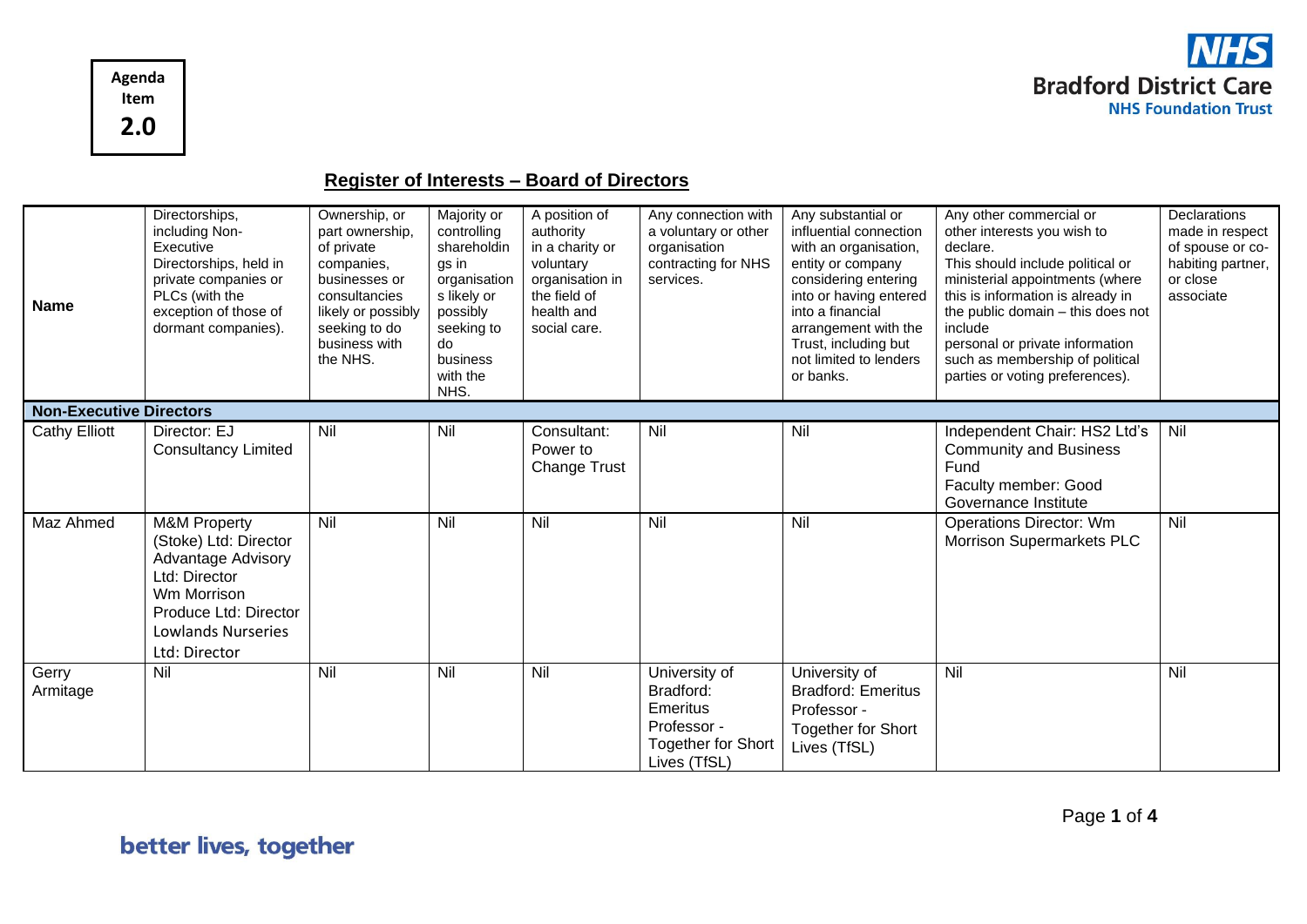

| Andrew Chang  | <b>Chartered Institution</b><br>of Water and<br>Environmental<br>Management: non-<br>executive Director<br>Seacole Group<br><b>Yorkshire Ambulance</b><br>Service: non-<br>executive Director | Nil | Nil | Nil                                                                 | Nil                                                                                                                                                                                                                                                      | Leeds City College:<br>Governor                                                                                                                                                                                                           | Nil                                                                                                                                                                                                                                                                         | Nil                                                  |
|---------------|-----------------------------------------------------------------------------------------------------------------------------------------------------------------------------------------------|-----|-----|---------------------------------------------------------------------|----------------------------------------------------------------------------------------------------------------------------------------------------------------------------------------------------------------------------------------------------------|-------------------------------------------------------------------------------------------------------------------------------------------------------------------------------------------------------------------------------------------|-----------------------------------------------------------------------------------------------------------------------------------------------------------------------------------------------------------------------------------------------------------------------------|------------------------------------------------------|
| Zulfi Hussain | <b>Global Promise:</b><br>Director<br>Zedex Limited<br>(Deera Restaurant):<br><b>Director</b><br>Bengan Ltd<br>(The Cat's Pyjamas)<br>Director                                                | Nil | Nil | Inspired<br>Neighbourhoo<br>ds: Trustee                             | Inspired<br>Neighbourhoods:<br><b>Trustee</b>                                                                                                                                                                                                            | Nil                                                                                                                                                                                                                                       | Nil                                                                                                                                                                                                                                                                         | Nil                                                  |
| Simon Lewis   | <b>ASDA Foundation:</b><br>trustee/non-<br>executive Director<br><b>West Riding County</b><br><b>Football Association</b><br>(WRCFA): non-<br>executive Director.                             | Nil | Nil | <b>ASDA</b><br>Foundation:<br>trustee/non-<br>Executive<br>Director | Barrister:<br>instructed to act<br>for a wide range<br>of people and<br>organisations<br>(including national<br>and local public<br>sector<br>organisations,<br>including relevant<br>local authorities<br>and CQC).<br><b>Deputy District</b><br>Judge. | Barrister: instructed<br>to act for a wide<br>range of people<br>and organisations<br>(including national<br>and local public<br>sector<br>organisations,<br>including relevant<br>local authorities)<br><b>Deputy District</b><br>Judge. | Deputy District Judge.<br>Court Examiner.<br>Junior Counsel to the Crown.<br>British Cycling: independent<br>chair of disciplinary/regulatory<br>panels.<br>England Boxing: independent<br>chair/member of disciplinary<br>panel.<br>ACCA (the global<br>accountancy body): | <b>Burley Oaks</b><br>Primary<br>School:<br>employee |

better lives, together

Page **2** of **4**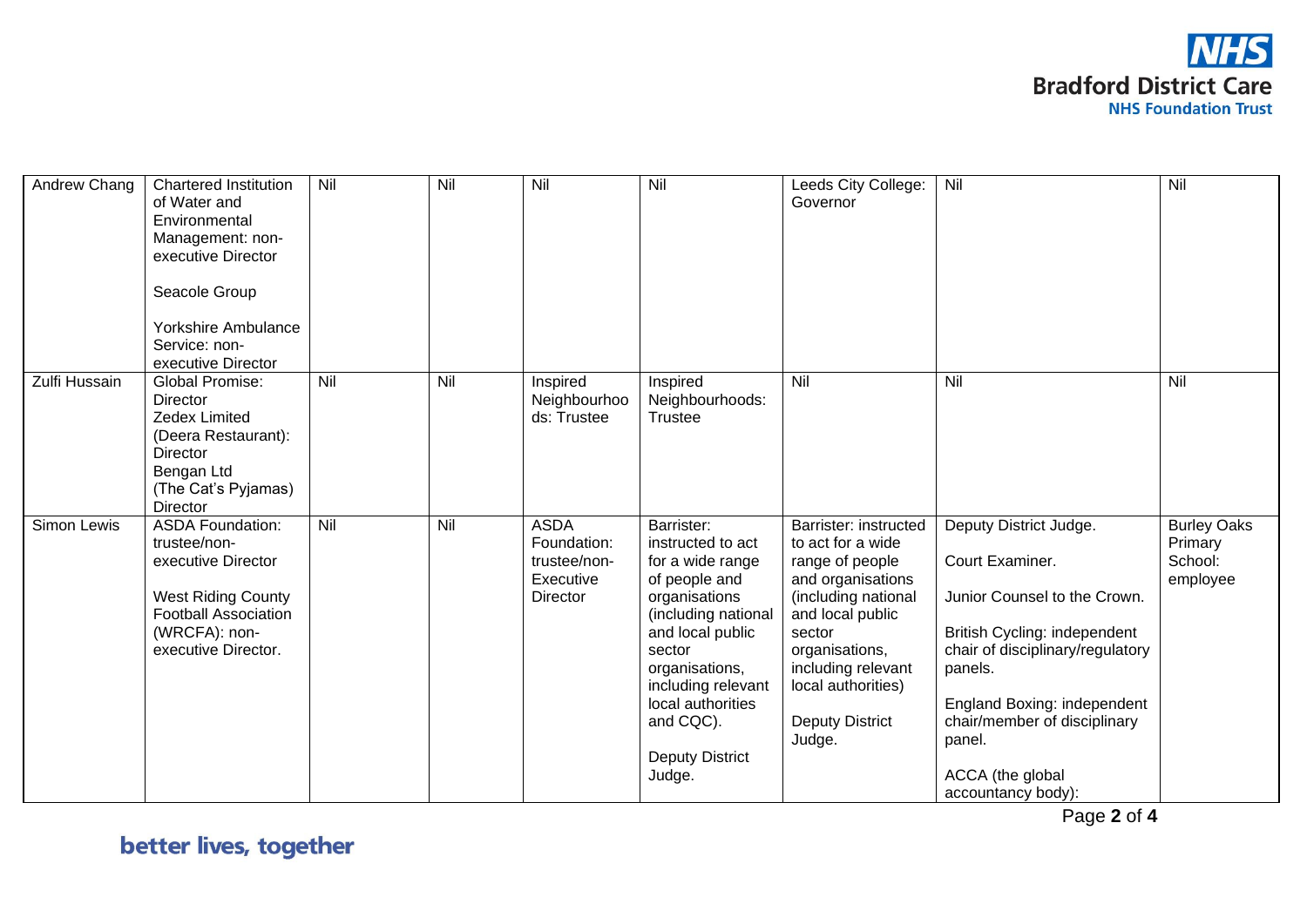

|                            |                                     |     |     |                                     |                                                                                     |     | independent member of<br>disciplinary/regulatory panels.<br><b>General Optical Council:</b><br>independent statutory case<br>examiner<br>Nursing and Midwifery<br>Council: independent<br>statutory case examiner<br>Phone-Paid Standards<br>Authority: Chair of Code<br><b>Adjudication Panel</b> |                                                          |
|----------------------------|-------------------------------------|-----|-----|-------------------------------------|-------------------------------------------------------------------------------------|-----|----------------------------------------------------------------------------------------------------------------------------------------------------------------------------------------------------------------------------------------------------------------------------------------------------|----------------------------------------------------------|
| Carole Panteli             | <b>UCS Consultants:</b><br>Director | Nil | Nil | Nil                                 | Nil                                                                                 | Nil | Nursing and Midwifery<br>Council: Chair of Investigating<br><b>Committee Panels</b>                                                                                                                                                                                                                | $\overline{UCS}$<br>Consultants:<br>Managing<br>Director |
| <b>Executive Directors</b> |                                     |     |     |                                     |                                                                                     |     |                                                                                                                                                                                                                                                                                                    |                                                          |
| <b>Therese</b><br>Patten   | Nil                                 | Nil | Nil | <b>NHS</b><br>Providers:<br>Trustee | Blackburne<br>House Group<br>Vice-Chair and<br>Deputy Chair<br>Finance<br>Committee | Nil | Nil                                                                                                                                                                                                                                                                                                | Nil                                                      |
| Paul Hogg                  | Nil                                 | Nil | Nil | Nil                                 | Nil                                                                                 | Nil | Nil                                                                                                                                                                                                                                                                                                | Nil                                                      |
| Phil Hubbard               | Nil                                 | Nil | Nil | Nil                                 | Nil                                                                                 | Nil | Nil                                                                                                                                                                                                                                                                                                | Langtry<br>Langtons:<br>Employee                         |
| Sandra Knight              | Nil                                 | Nil | Nil | Nil                                 | Nil                                                                                 | Nil | Nil                                                                                                                                                                                                                                                                                                | Nil                                                      |
| Tim Rycroft                | Nil                                 | Nil | Nil | Nil                                 | Nil                                                                                 | Nil | Nil                                                                                                                                                                                                                                                                                                | Nil                                                      |
| <b>Patrick Scott</b>       | Nil                                 | Nil | Nil | Nil                                 | Nil                                                                                 | Nil | Nil                                                                                                                                                                                                                                                                                                | Nil                                                      |
| David Sims                 | Nil                                 | Nil | Nil | Nil                                 | Nil                                                                                 | Nil | Nil                                                                                                                                                                                                                                                                                                | Nil                                                      |